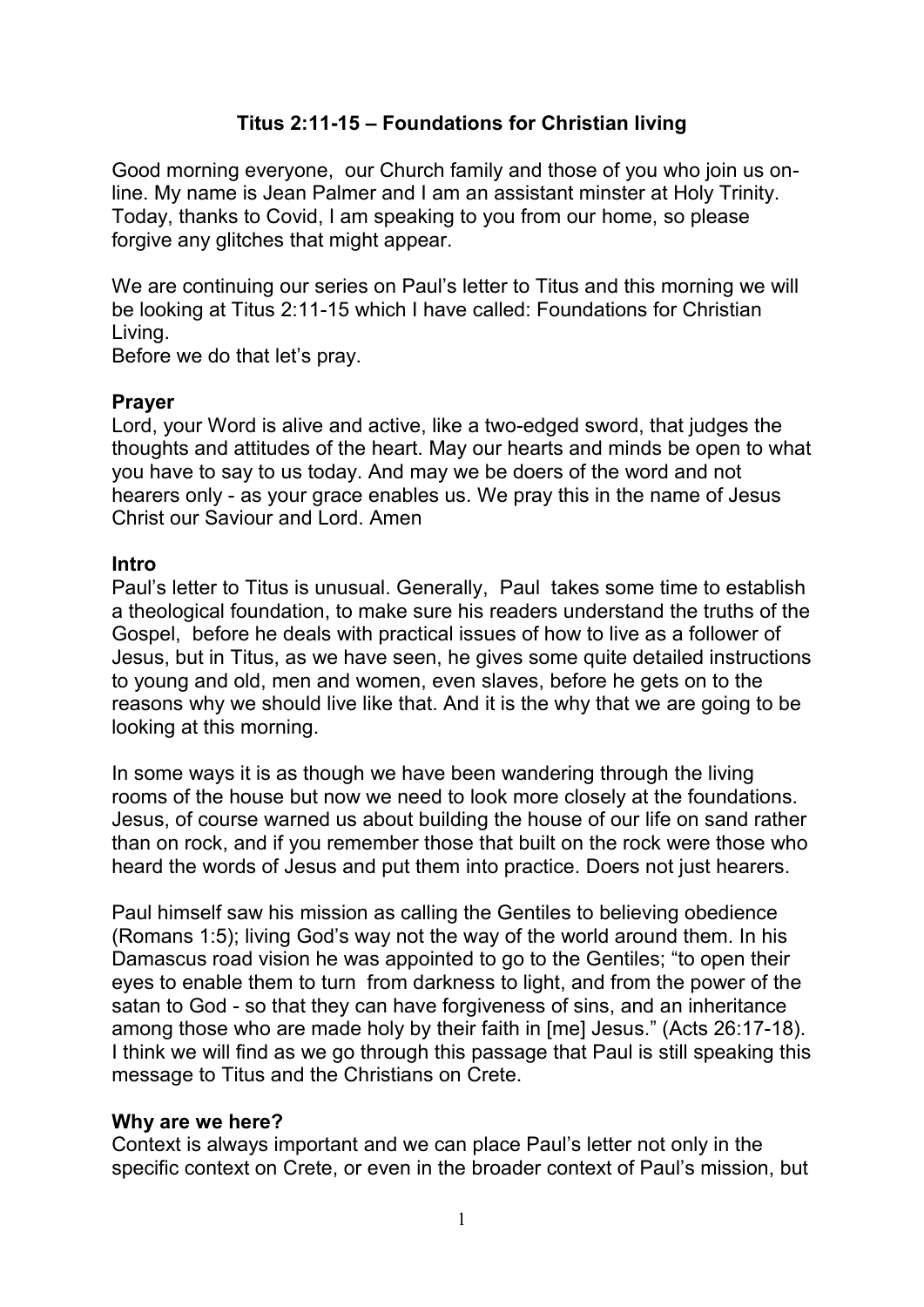also in the big-picture context of the age in which we live. In v12 Paul calls it the present age -as opposed to the age which is to come. It is the age which lies between the 'appearing of the grace of God which brings salvation' v11 in other words the first coming of Jesus, and 'the appearing of the glory of our great God and Saviour, Jesus Christ (v13) which refers to his second coming, his return in glory. These are the days in which we live and my first question is: what are we here for?

Once we have been converted, had our sins forgiven, got our ticket to heaven, so to speak, why are we still here? Wouldn't it be better to go straight to heaven? Well, maybe we need to leave a few people behind to tell others about Jesus so they can come to heaven too, - but seriously, what are we here for? Does our life on earth have a meaning and significance in God's purposes for his creation? And how does this relate to what Paul has to say about how we should live.? I want to look briefly at this before we get into today's reading because I think it can be a neglected aspect of Christian living.

## **Living in the context of the creation mandate ...**

Do you remember that when we were studying the early chapters of Genesis we found that human beings, men and women, were created in the image of God and given certain responsibilities with regard to creation: 'to till and keep' the earth. These are words usually used in connection with serving God and keeping his commandments, but also with the sense of working on behalf of, and watching over what is vulnerable. These responsibilities haven't gone away with the coming of Jesus; in fact, the offer of new life in Him, through the forgiveness and liberation he came to give us, should enable us to do better the job we were given in the first place. It's all part of living just or upright lives as Paul calls us to in v12.

You see, in the OT *sedaqah* or righteousness refers to a harmonious world order of right relationships built by God into the very fabric and infrastructure of creation. So, when humans do not live rightly with one another or with the land, the whole earth suffers.

This is an aspect of justice that we have often been unaware of, but is much more to the fore in our current context of climate change. Increasingly we see how human activities have damaged the earth and made it less able to be the flourishing creation that God intended it to be. I want us to look at this aspect of justice first before we move into the more familiar territory of Titus 2: 11-15.

### Questions –

- Have you come across this idea of justice before? What do you think about it?
- How does it fit in with your previous understanding of what it means to live justly, particularly with regard to the non-human creation?
- How might it alter some of the things you do?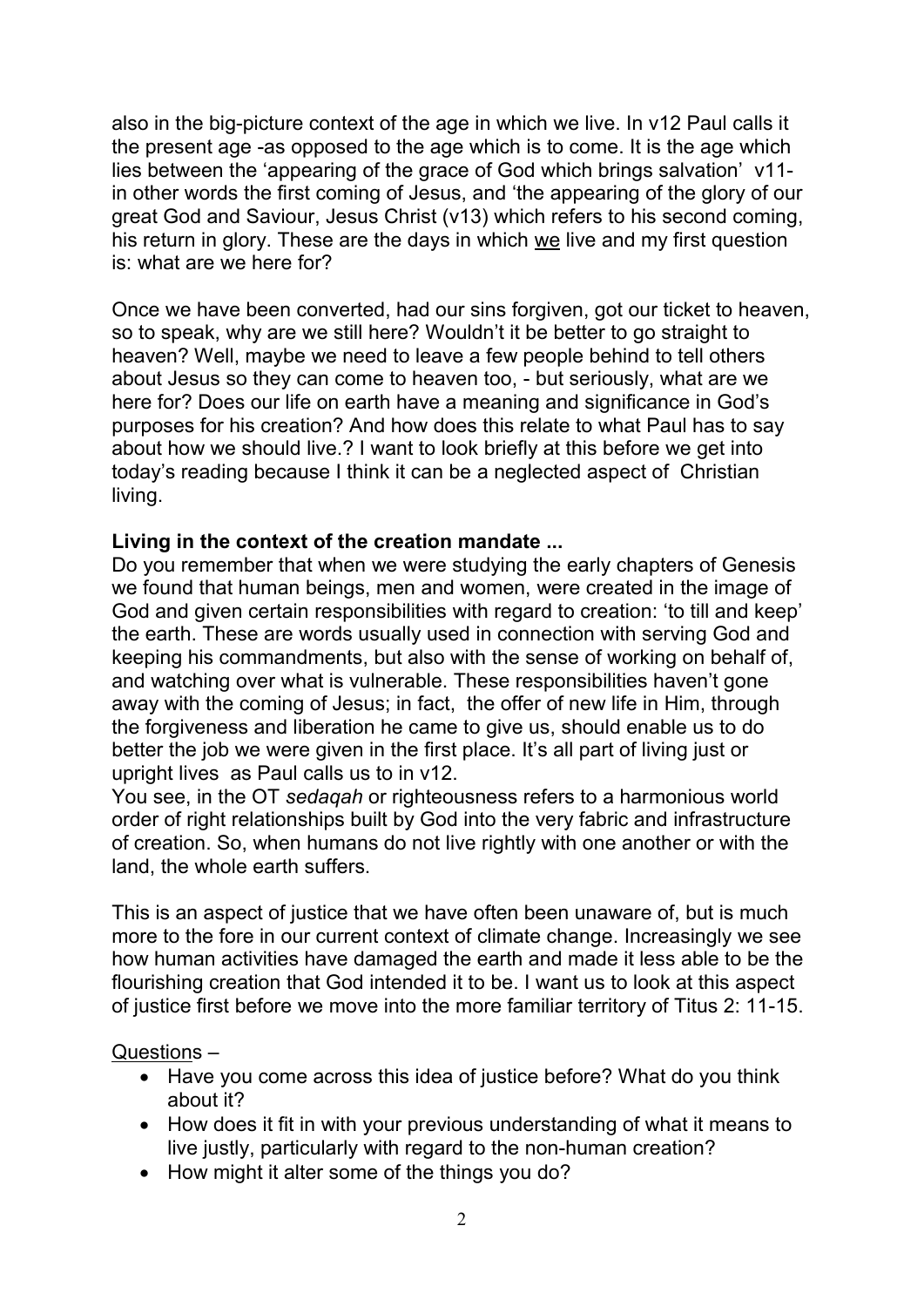## **Titus 2:11-15**

As I explained before, in the earlier part of his letter Paul has described how Christians should behave. He wants the Christian converts on Crete to live in such a way that they will attract others to the faith. It is all part of his mission to reach out to all different sorts of people so that they turn from worshipping and serving idols to worshipping the one true God and living in His ways.

But now he goes deeper, down to the foundations of our faith, down to what should really move us and motivate us to live godly lives. It's not just so that we are a good witness and will attract others, it certainly is not so that we look good to others in our community – that we conform to expected standards; it's an inner not an outer compulsion – and it all begins with grace.

Vv11-14 are all one sentence in the Greek and the subject of the sentence is the grace of God. It all begins with God – he is the initiator in creation, in redemption and in the transformation of each one of us. Now, grace is a favour or gift, freely given, with no expectation of any return. The Greeks had a word for it – *charis* but in their culture it was only conferred on a friend, never an enemy. God's gift of grace is not like that – "While we were still sinners Christ died for us." Romans 5:8. And Paul was more conscious of this than most – it was when he was on his way to Damascus to persecute and imprison Christians that Jesus met him and he was never the same again. To the Galatians he wrote: "My old self has been crucified with Christ. It is not I who live, but Christ lives in me. So I live in this body by trusting in the Son of God, who loved me and gave himself for me." (Gal 2:20). It was this overwhelming sense of God's grace that transformed Paul and was the motivating force in his life.

Paul writes that this grace has appeared – it was always there in God's intent but was revealed in the coming of Jesus and is offering salvation to all people. John Stott describes it like this: 'grace is God's unmerited favour, loving the unlovable, seeking the fugitive, rescuing the hopeless and lifting the beggar from the dunghill to make him (or her) sit among princes." In other words it doesn't matter who you are or where you are in your life right now, this offer of salvation, of deliverance from whatever enslaves you, is open to you right now.

**Questions** 

- Have a go at explaining what you understand by grace to someone else in your group (or write it down if you prefer).
- Can you give an example of a time when you were aware of God's grace acting in your life or someone you know?

# **Shaped by grace**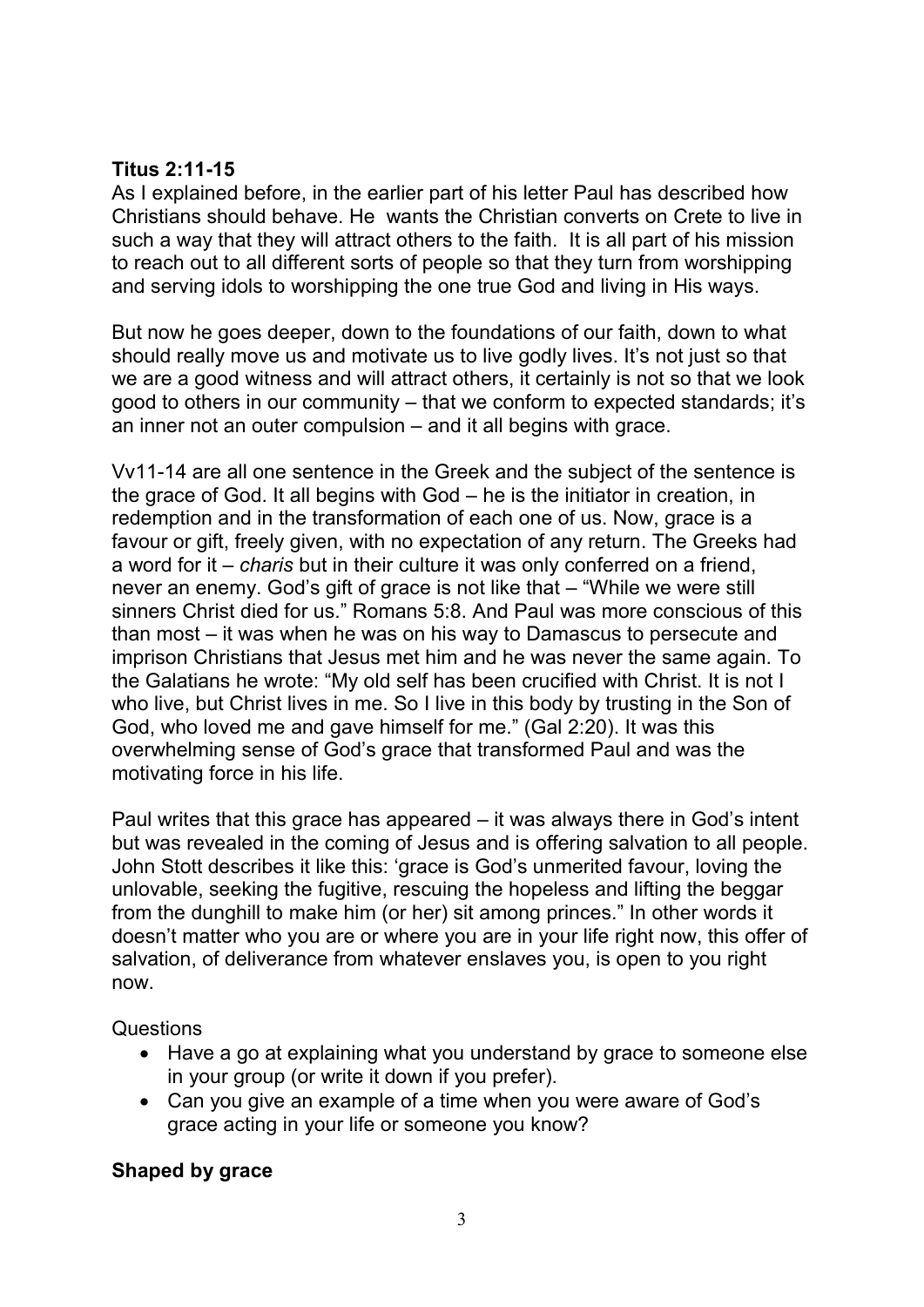But, although God loves us just as we are, he loves us too much to leave us as we are. Grace desires to make us who we were truly meant to be as beings created in the image of God. That is why in v12 Paul goes on to talk about the way in which grace acts in our lives, teaching and training us. God's Word and His Spirit are at work in us but we have a part to play too. Paul tells the Philippian Christians: "Work out your salvation with fear and trembling, for it is God who works in you to will and to act in order to fulfil his good purpose." (Phil 2:12-13).

Sorry folks, this is going to mean doing the hard yards!

So what does it look like? Paul describes it in a way that is rooted in Scripture but he does it in a way that resonates with Greek moral teaching: don't do that; do this; - similar to his language of putting off and putting on in Colossians (Col 3:9-10). So here we are to renounce or say no to ungodliness and worldly passions, and say yes to self-controlled, upright and godly lives.

Let's unpack that a bit. I wonder what you think would count as ungodliness? The Greek word suggests not giving God the worship or respect that is his due, ignoring his existence and not acknowledging any need to live in obedience to him. It is an inner attitude that will express itself by choosing to live life 'my way' and following our own 'worldly passions.' I like Chrysostom's description of worldly things as things which do not pass over with us into heaven ... and he adds that it is very short sighted to set your heart on and expend all your effort on things which you must eventually leave behind. You can't take it with you when you go!

So, as we live in expectation of the age to come, how then should we live? V12 – we are to live self-controlled, upright and godly lives. Again, let's unpack that a bit.

Self-controlled – some translations have sober which would seem particularly apt given Paul's previous warnings about drinking to excess, but the word implies that we should think sensibly or soberly about how we are living – quite the opposite of being controlled by our wants or desires. Easy to say but harder to do, I think.

Then we should be upright or just. To live justly is not so much about being morally perfect but rather it is a guiding principle that leads us to seek socially just and right relationships within our own communities, our nation, and worldwide. It means we will not be able to stand idly by in the face of bullying, prejudice and all sorts of injustice; we will have a particular care for the weak and vulnerable – as Jesus did. And, as we saw earlier that includes our planet, God's creation, when we see it being damaged by our own actions or those of others. Now, this doesn't mean we all need to be out in the streets with banners, but we do have a responsibility to be aware, to speak into a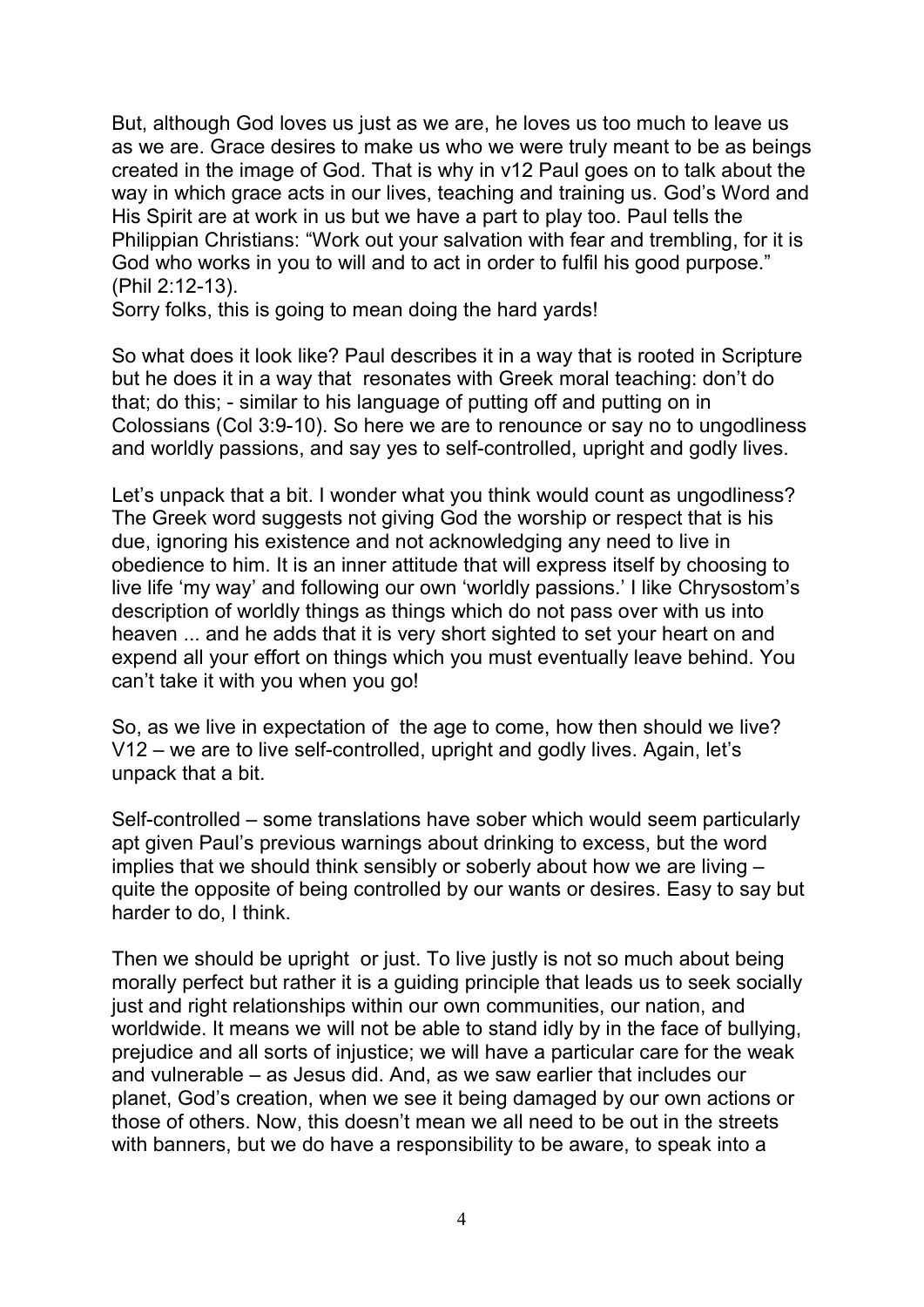situation when we can, or just to do little things like contributing to the food bank.

And then we are to be godly, or devout or pious. We can have rather a negative reaction to words like this, but when I think about it, some of the really godly men and women I have met have been what I would call winsome, people you would really like to spend time with.

Being godly has to do with acknowledging the presence of God in our lives. Barclay describes it as living reverently, with an awareness that this world is nothing other than the temple of God. I wonder what you think of that perspective. Tom Wright describes it as true devotion. He says: "... someone who is devout ... regards it as natural and normal to be in God's presence, to pray and live in such a way as to anticipate the future final appearance of Jesus." It reminds me of Brother Lawrence's book –'Practising the presence of God.' – something I think I need to work on.

## Questions

Paul challenges us to live self-controlled, upright and godly lives.

- What do you feel challenges us as Christian people today?
- If you want to, could you share what particularly challenges you?
- How can we help one another to face those challenges?
- Are there any specific actions you feel called to take?

## **The Saviour**

Well, there was a lot in that section and maybe you are feeling a bit overwhelmed and not sure you can live up to these standards but the good news is that we don't have to! Jesus isn't telling us to live in an impossible way, he is welcoming us into a way of life for which he has set us free. Paul reminds us: that Jesus "gave himself for us to redeem us from all wickedness and to purify for himself a people that are his very own, eager to do what is good." Here we have the gospel in a nutshell.

Jesus gave himself for us when he died upon the cross in our place: "For Christ also suffered once for sins, the righteous for the unrighteous, to bring you to God." (1 Peter 3:18). Jesus has redeemed us; he has paid the price to set us free from our old master, sin, that tendency within us that makes us want to go our own way and not God's, that pull that we are not able to overcome ourselves, but the death of Jesus sets us free from that power. We are purified or washed clean so that we can now experience what we were created for – closeness with God as his very own people who are eager, to do what is good. Tom Wright defines this as "generous and helpful actions on behalf of the wider community." Grace brings salvation and salvation brings godliness.